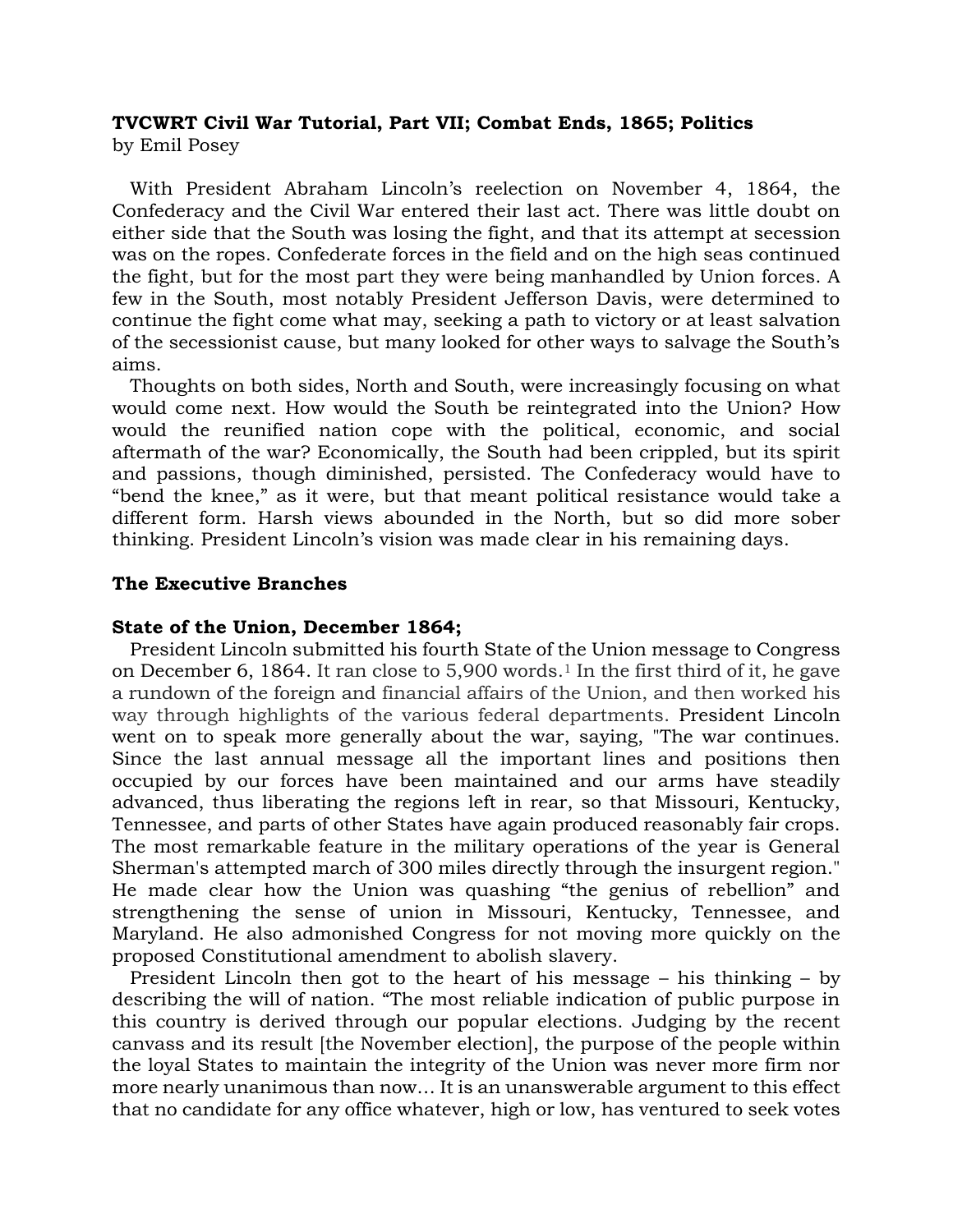on the avowal that he was for giving up the Union…but on the distinct issue of Union or no Union the politicians have shown their instinctive knowledge that there is no diversity among the people."

 He spoke to the continuing strength of the nation with respect to its resources to continue the conflict, and with these "unexhausted and…inexhaustible" resources, "no attempt at negotiation with the insurgent leader could result in any good. He would accept nothing short of severance of the Union, precisely what we will not and can not give. His declarations to this effect are explicit and oft repeated. He does not attempt to deceive us. He affords us no excuse to deceive ourselves. He can not voluntarily reaccept the Union; we can not voluntarily yield it. Between him and us the issue is distinct, simple, and inflexible." He had captured President Davis' mindset exactly.

 He ended his report with a clear statement that there would be no backtracking on emancipations thus far achieved – no return to the *status quo ante*. "In presenting the abandonment of armed resistance to the national authority on the part of the insurgents as the only indispensable condition to ending the war on the part of the Government, I retract nothing heretofore said as to slavery."

# **The Second Inaugural Address**

 The President's second inaugural, delivered on March 4, 1865, just six weeks before his assassination, is considered by many to be one of the most iconic speeches in American history. In 702 words (the second shortest inaugural speech in our history <sup>2</sup>), he showed how his views had evolved since the war began.<sup>3</sup> He took an entirely different tone from his first inaugural. The war was ending differently than originally envisioned by almost everyone, North and South. He laid out goals for ending the war and the means of getting there. It was a forceful, positive speech ending, in essence, with a warning to anyone North or South (but particularly the South) that his Administration would be in control of the war's ending.

 The day of his second inauguration was cloudy and rainy. The President and a small entourage walked through the Capitol to its East Front for his swearing in. Actor and insurrectionist John Wilkes Booth slipped into the group as they moved along, having gotten into the inaugural events in the Capitol in the first place because he was dating the daughter of abolitionist New Hampshire Senator John Hale. President Lincoln led the way, with Booth right behind him. Benjamin Brown French (Commissioner of Public Buildings), who was overseeing these activities, spotted Booth. Not recognizing him, French had him stopped and questioned. Booth responded angrily and was let go. (Yes, things worked differently in those days.) He did not continue with the entourage and wound up in the crowd outside. Six weeks later, after the assassination, French recognized in the picture of Booth, the young man he had stopped.

 It is possible Booth would have made his move that day had he felt comfortable with the opportunity, but it would have been premature. His cohorts were not in a position to execute their parts simultaneously. Still, it would have been the ultimate stage for him. He had played Brutus on stage and perhaps had a similar vision for that day, but if he did, he did not act on it. 4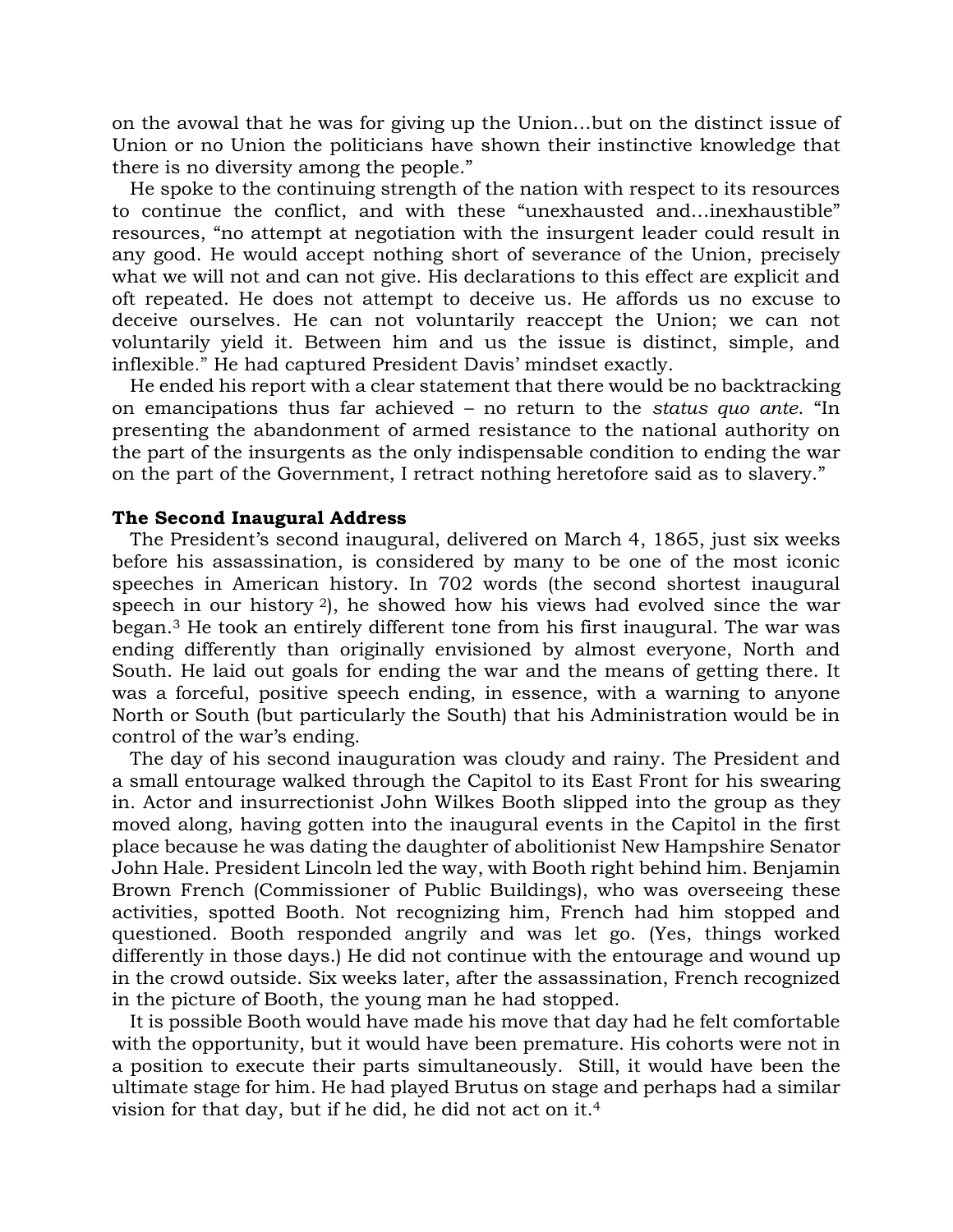President Lincoln gave passing mention to the military situation as he opened his inaugural. Acknowledging that after four years of war and all of the public discourse covering every aspect of it along the way, "The progress of our arms, upon which all else chiefly depends, is as well known to the public as to myself; and it is, I trust, reasonably satisfactory and encouraging to all. With high hope for the future, no prediction in regard to it is ventured."

 In his second paragraph, President Lincoln reiterated that he held Secessionists responsible for disunion. "On the occasion corresponding to this four years ago, all thoughts were anxiously directed to an impending civil war. All dreaded it – all sought to avert it. While the inaugural address was being delivered from this place, devoted altogether to saving the Union without war, insurgent agents were in this city seeking to destroy it without war – seeking to dissolve the Union, and divide effects, by negotiation. Both parties deprecated war, but one of them would make war rather than let the nation survive, and the other would accept war rather than let it perish. And the war came."

 *And the war came*. The tone of the speech turned passive, not condemnatory; a statement of political fact yielding to an acknowledgement of what had occurred. Most in the audience wanted to hear that the rebels were going to be punished, but he instead talked of how both sides were guilty, not just the rebels.

 In the third paragraph, he attributed the war to slavery. "These slaves constituted a peculiar and powerful interest. All knew that this interest was, somehow, the cause of the war. To strengthen, perpetuate, and extend this interest was the object for which the insurgents would rend the Union, even by war; while the government claimed no right to do more than to restrict the territorial enlargement of it." A few lines later, "If we shall suppose that American Slavery is one of those offences which, in the providence of God, must needs come, but which, having continued through His appointed time, He now wills to remove, and that He gives to both North and South, this terrible war, as the woe due to those by whom the offence came, shall we discern therein any departure from those divine attributes which the believers in a Living God always ascribe to Him?" Powerful words, laying blame for the war to both sides. Contrast this to his strategic aims in his first inaugural. He neither would have nor could have given this speech even a year earlier.<sup>5</sup>

 He closed with an appeal to reintegrate the Secessionist states with compassion rather than a desire for revenge or retribution, to repair the nation and move forward. "With malice toward none; with charity for all; with firmness in the right, as God gives us to see the right, let us strive on to finish the work we are in; to bind up the nation's wounds; to care for him who shall have borne the battle, and for his widow, and his orphan -- to do all which may achieve and cherish a just, and a lasting peace, among ourselves, and with all nations." A strong vision to put the war – the "great unpleasantness" – behind them and move forward without rancor, supported by divine will.

 Reaction to the speech predictably split. Democrats didn't like it. Some Republicans thought it was too fire and brimstone (apparently, they did not hear the *With malice toward none* peroration). Frederick Douglass believed that the sentence that preceded "With malice toward none," "every drop of blood drawn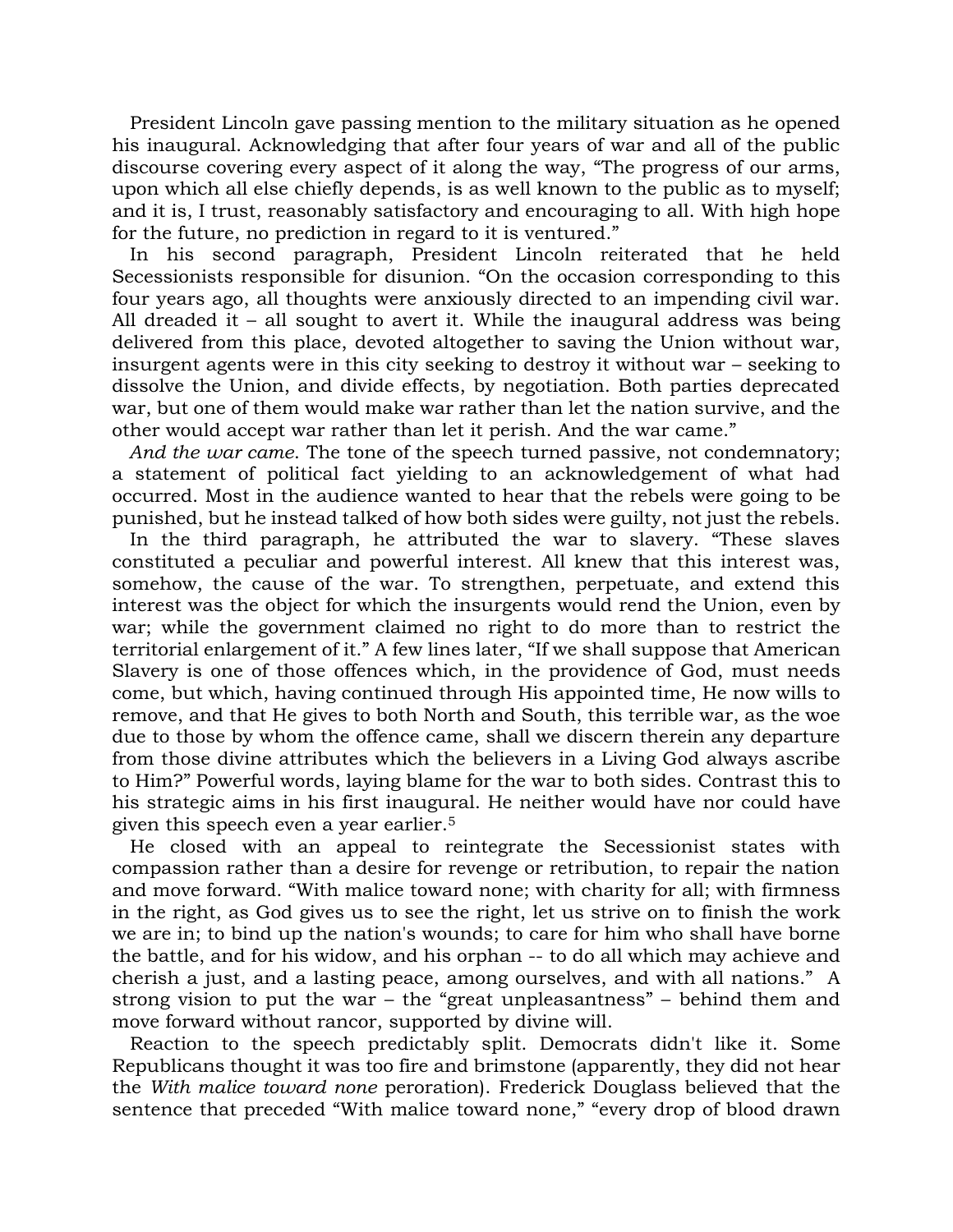with a lash be repaid by one drop with the sword," was the greatest line he had ever heard in American speech.

 A month later, on April 11, President Lincoln gave his final speech from the window of the White House. It began on a joyful note, "We meet this evening, not in sorrow, but in gladness of heart. The evacuation of Petersburg and Richmond and the surrender of the principal insurgent army, give hope of a righteous and speedy peace," and he promised a day of "national thanksgiving." The tone changed with a reminder that the nation now faced a task "fraught with great difficulty," that of "re-inauguration of the national authority—reconstruction."

 President Lincoln was asking the country to consider black suffrage albeit only at first for the educated and those who fought in the army. It sounds like a form of means testing, but in fact this was the first time an American president ever asked for African American suffrage.

 Booth was in the audience that day, too. He turned to a friend and said, "That means n—- citizenship! Now, by God, I'll put him through. That is the last speech he will ever make." <sup>6</sup> It *was* the last speech President Lincoln would make. Four days later, Booth assassinated him.

# **The Legislative Branches**

## **US Congress**

 In addition to reelecting President Lincoln, the elections of 1864 saw the Republicans gain 51 seats in the House (from 85 in the 38th Congress to 136 in the 39th Congress), turning their plurality into a majority. The remaining 57 seats were spread among the Democrats (38), Unconditional Unionists (13), Unionists (5) and Independent Republicans (1). The Democrats were deeply divided between Copperheads that advocated an immediate negotiated peace and War Democrats that supported the war. Note that the total number of seats had increased by 7, from 184 in the 38<sup>th</sup> Congress to 193 in the 39<sup>th</sup> Congress.

 In the Senate, Republicans gained several seats and continued to hold a majority. With 2 seats from Nevada (which had achieved statehood on October 31, 1864) added in the Senate, the total in the Senate went from 52 in the 38th Congress to 54 in the 39th Congress. The Republicans gained 6 seats (from 33 seats to 39, most notably in Ohio, Iowa, Missouri, and New York) and Democrats gained 1 (from 10 seats to 11). Unconditional Unionists lost 2 seats (5 seats to 3) and Unionists lost 3 (from 4 seats to 1).<sup>7</sup>

## **The Freedmen's Bureau**

 In 1863 Representative Thomas Dawes Eliot (R, MA-1) proposed a bill establishing a bureau of emancipation within the War Department to provide protection and support to newly freed African Americans. Freedmen aid societies had been advocating for such an agency through memorials, petitions, and direct lobbying. The House spent two months debating the bill and finally passed it by a vote of 69 to 67 on March 1, 1864. The bill was then referred to the Senate's Select Committee on Slavery and Freedom, chaired by Charles Sumner of Massachusetts, a Radical Republican.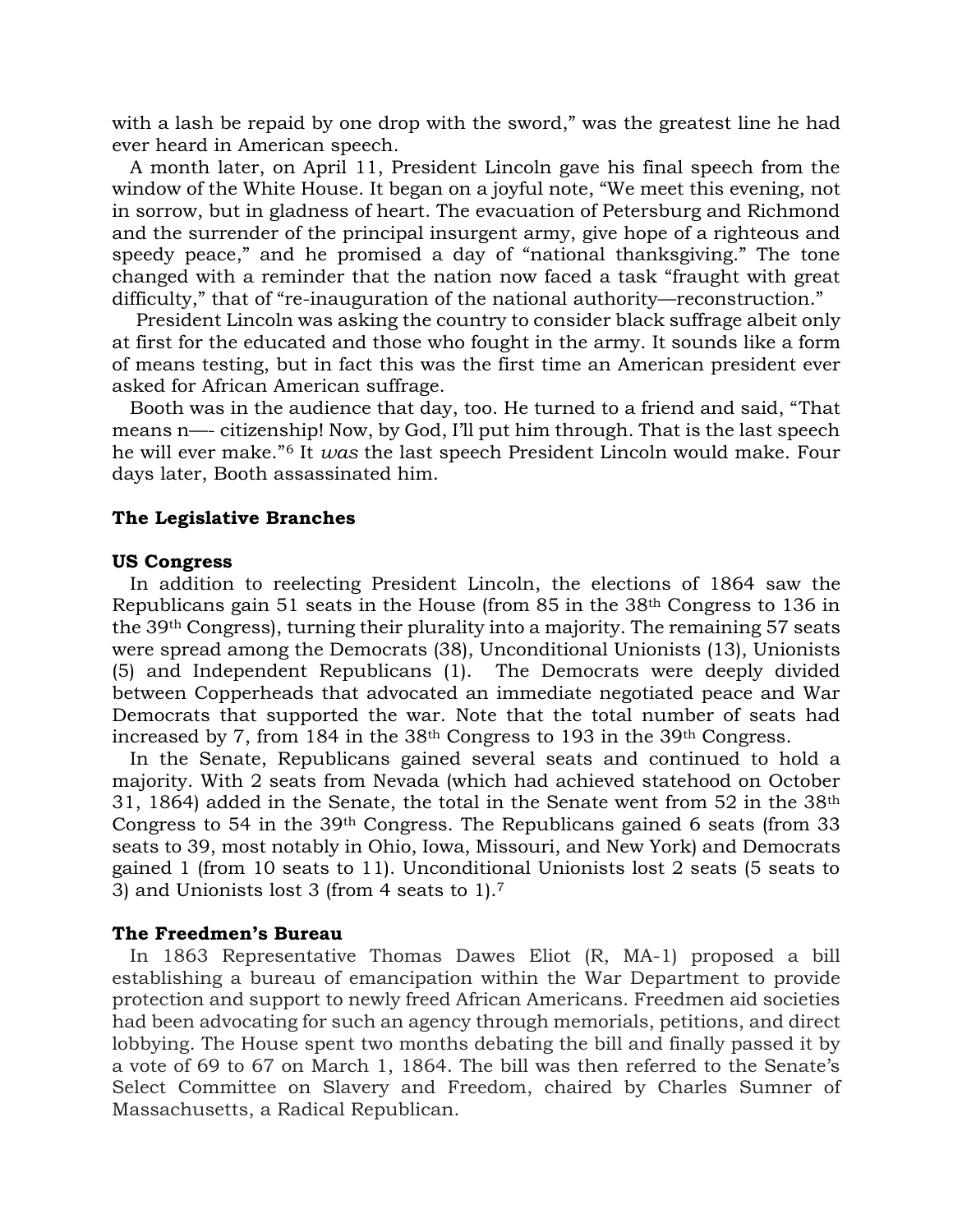Senate debate focused on which executive department should run the bureau. Some senators objected to placing it in the War Department, favoring the Department of the Treasury instead. Insisting that the well-being of freedmen depended on their connection to the land, these senators noted that Congress had placed control of confiscated lands in the Treasury Department and argued that freedmen and lands should be handled by one authority. Senators who favored the War Department believed it had more experience than any other agency in addressing the needs of freedmen and thought military power was necessary to protect former slaves.

Despite the fact that an amended bill would have to go back the House  $$ where it had only narrowly passed before — the Senate placed the bureau under Treasury and passed its amended bill on June 28, 1864, by a vote of 21 to 9. The House refused to agree to the Senate's changes, however, so the bill went to conference. The conference committee reported a new bill on February 2, 1865, authorizing an independent *Department of Freedmen and Abandoned Lands*, not subject to either War or Treasury.

 Ultimately, the Senate voted not to concur with the conference report and requested a second conference, which agreed to place control of the bureau in the War Department as the *Bureau of Refugees, Freedmen, and Abandoned Lands*, usually referred to simply as the *Freedmen's Bureau*. Although several senators vociferously opposed the legislation, the Senate adopted the conference report on March 3, 1865, by a vote of 21 to 9, with 2 members abstaining. The House quickly followed suit, and President Lincoln signed the bill that same day.

 The Freedmen's Bureau was an important agency of early Reconstruction that assisted in the political and social reconstruction of post-war Southern states and helped formerly enslaved people make the transition from slavery to freedom and citizenship. It was to operate "during the present war of rebellion, and for one year thereafter." The extension of its authority past that would lead to another legislative fight that will be covered in Part 8.<sup>8</sup>

## **The Thirteenth Amendment, Abolition of Slavery**

 Congress' most significant piece of legislation in this period was passage in the Senate of the Thirteenth Amendment. Although Congress had abolished slavery in the District of Columbia in 1862, and President Lincoln's Emancipation Proclamation in 1863 ended the practice of slavery in areas still under Confederate control, come 1864 the question of slavery remained unresolved at the national level.

 Senator Sumner, along with Senators Lyman Trumbull (R, IL) and John Brooks Henderson (R, MO), sponsored resolutions for a constitutional amendment to abolish slavery nationwide. The Thirteenth Amendment — passed by the Senate on April 8, 1864, by a vote of 38 to 6; by the House on January 31, 1865, by a vote of 119 to 56; and ratified by the requisite three-fourths of the states on December 6, 1865 — abolished slavery in the United States and provided that, "Neither slavery nor involuntary servitude, except as a punishment for crime whereof the party shall have been duly convicted, shall exist within the United States, or any place subject to their jurisdiction." Congress required former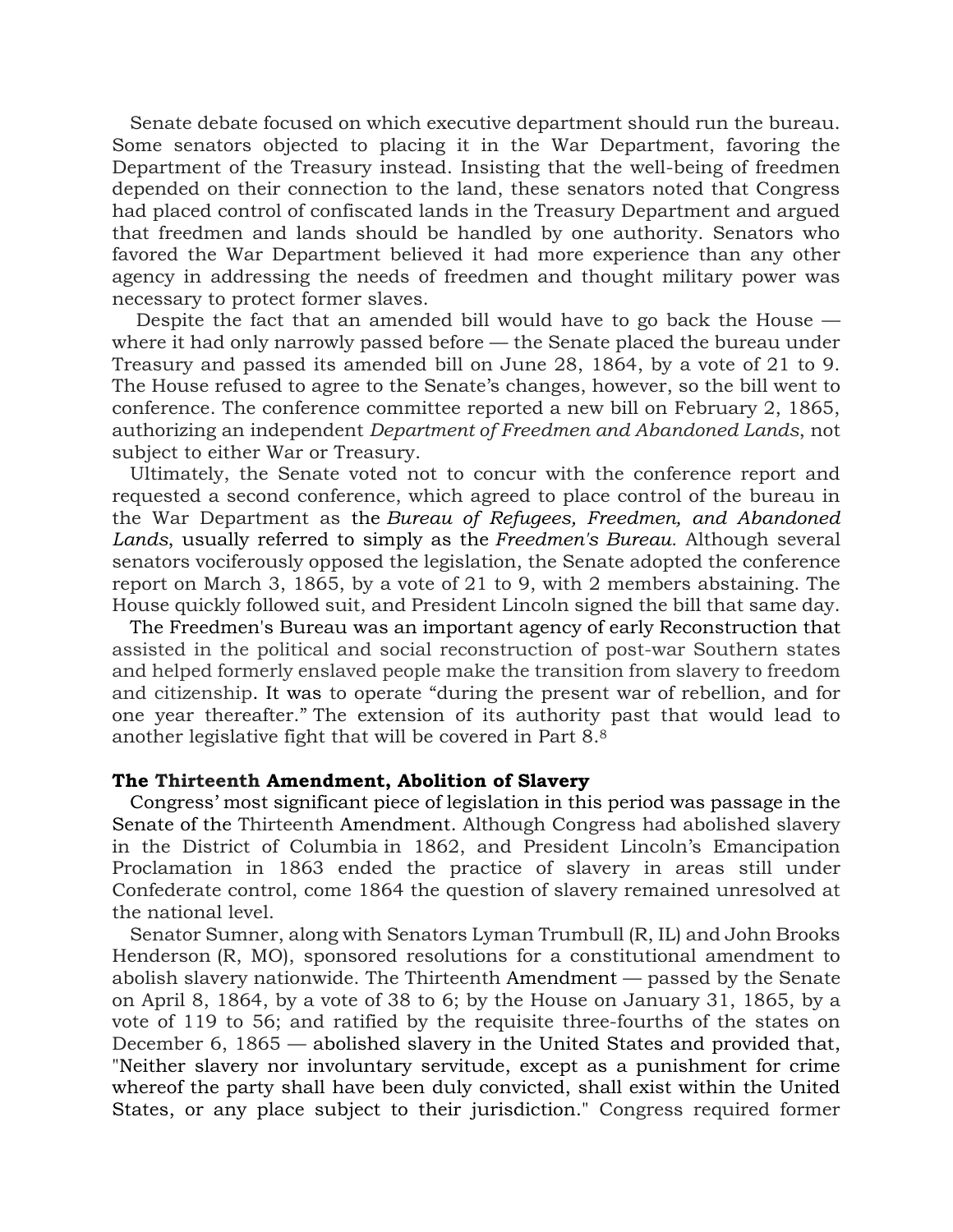Confederate states to ratify the Thirteenth Amendment as a condition of regaining federal representation.

# **Confederate Congress**

# **Authority to Enlist Slaves as Soldiers**

 There was a lot of wrangling going on in the Confederate Congress as it entered 1865, much of it dealing with how to get more men in the service to defend the Confederacy. They were looking to curtail exemptions to service, for example. And then there was the arming of slaves, conscripting them into the army. All was occurring against the backdrop of growing animosity between Congress and President Davis.

 Slaves had been hired and impressed into service as laborers, teamsters, and helpers from the very beginning of the Confederacy. Moreover, before the outbreak of the war and the beginning of actual hostilities, local authorities throughout the South had permitted the enrollment for military service of organizations formed of *free* Negroes (for example, the Louisiana Native Guards in New Orleans), although no action had been taken or suggested by the Confederate Government. Some of these troops remained in the service of the Confederacy during the period of the war, but that they did not take part in any important engagements.<sup>9</sup>

 Nonetheless, there were calls to bring slaves into the army as soldiers periodically throughout the South. During February 1862, the Virginia state legislature considered a bill to enroll all free Negroes in the State for service with the Confederate forces. Other state legislatures considered such action as well. Military and civil leaders, along with the Confederate Congress, and War Department debated the relative value of employing slaves as soldiers.

 In April 1862, President Davis was authorized to call out and place in service all white males between the ages of 18 and 35; in September the range was increased to include the ages of 35 and 45; and in February 1864, all white males between the ages of 17 and 50 were made liable to military service. As the demand for men intensified, so did controversy over the advisability of employing slaves as soldiers.

 In his address to the Second Confederate Congress on November 7, 1864, President Davis had expressed optimism about the Confederacy's prospects, though he did concede that the nation was in "a time of public exigency." He put as positive a face as he could on the military situation, and then made an interesting comment. He said Confederate triumph did not depend upon holding any specific area or place, even Richmond. "The indomitable valor of its troops… [and] the unquenchable spirit of its people" would control the outcome of the war – an outcome in which the Confederacy surely would prevail. "There is no military success of the enemy which can accomplish its destruction."<sup>10</sup> Hubris or denial, or perhaps setting the stage for widespread guerilla warfare?11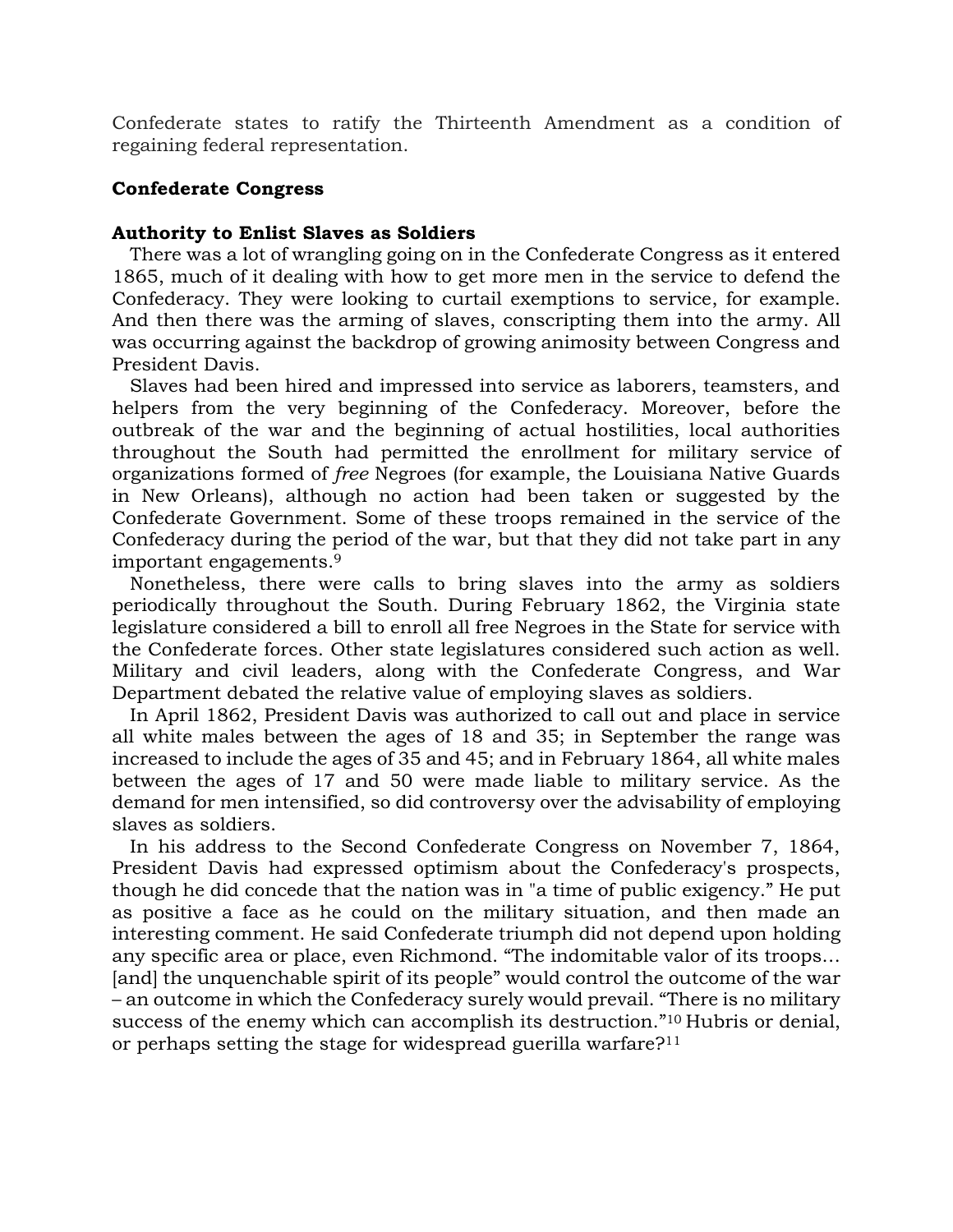Among the last acts of the Confederate Congress was passage on March 13, 1865, of an act to increase the military force of the Confederate States by enlisting slaves. It had the active support of General Robert E. Lee and Governor William Smith of Virginia and the approval of President Davis. The Act

"authorized to ask for and accept from the owners of slaves, the services of such number of ablebodied negro men as he may deem expedient, for and during the war, to perform military service in whatever capacity he may direct." It also authorized the General-in-Chief (i.e., General Lee) to organize them into military units and required,

*If slaves make good soldiers, our whole theory of slavery is wrong. -̶Maj. General Howell Cobb to Secretary of War James A. Seddon, January 8, 1865*

"That while employed in the service the said troops shall receive the same rations, clothing, and compensation as are allowed to other troops in the same branch of the service." Note that this, at face value anyway, was better treatment than US Colored Troops received. The Act stipulated that if President Davis were unable "to raise a sufficient number of troops to prosecute the war successfully," he could call upon each state to fill a quota of 300,000 men "irrespective of color."

 Interestingly, the law was put into effect not as a published public law but rather as a military order: General Orders, No. 14, signed March 23, 1865, by General Samuel Cooper, Adjutant and Inspector General (and the senior general officer in the Confederacy throughout the war).<sup>12</sup> The General Order provided a series of instructions as to how the army would implement the act.

 The Act and the General Order were impossible to implement at this point in the war in any meaningful way. Before collapse of the Confederacy, only two companies were organized, both in Richmond.<sup>13</sup> On March 18, as Union forces tightened their grip on Richmond, the Confederate Senate held its last session and then hastily left town. For it, the war was effectively over.<sup>14</sup>

# **President Lincoln Visits Richmond**

 On April 4, 1865, two days after Confederate forces evacuated Richmond, President Lincoln and his son Tad visited the city's still-smoldering ruins, transported there by the USS Malvern. They were instantly recognized and greeted ecstatically. "No electric wire could have carried the news of the President's arrival sooner than it was circulated through Richmond. As far as the eye could see the streets were alive with negroes and poor whites rushing in our direction, and the crowd increased so fast that I had to surround the President with the sailors with fixed bayonets to keep them off….They all wanted to shake hands with Mr. Lincoln or his coat tail or even to kneel down and kiss his boots!" said Admiral David D. Porter, who had landed with President Lincoln.

 The crowd around President Lincoln grew as he attempted to make his way to the Confederate White House. Evacuated by President Davis only days before, it was now the headquarters of Richmond's new military governor, Maj. General Godfrey Weitzel. After a quick tour of the mansion, President Lincoln at last entered President Davis' s office, sinking down into one of President Davis's easy chairs. It was the "supreme moment," as one spectator remembered.<sup>15</sup>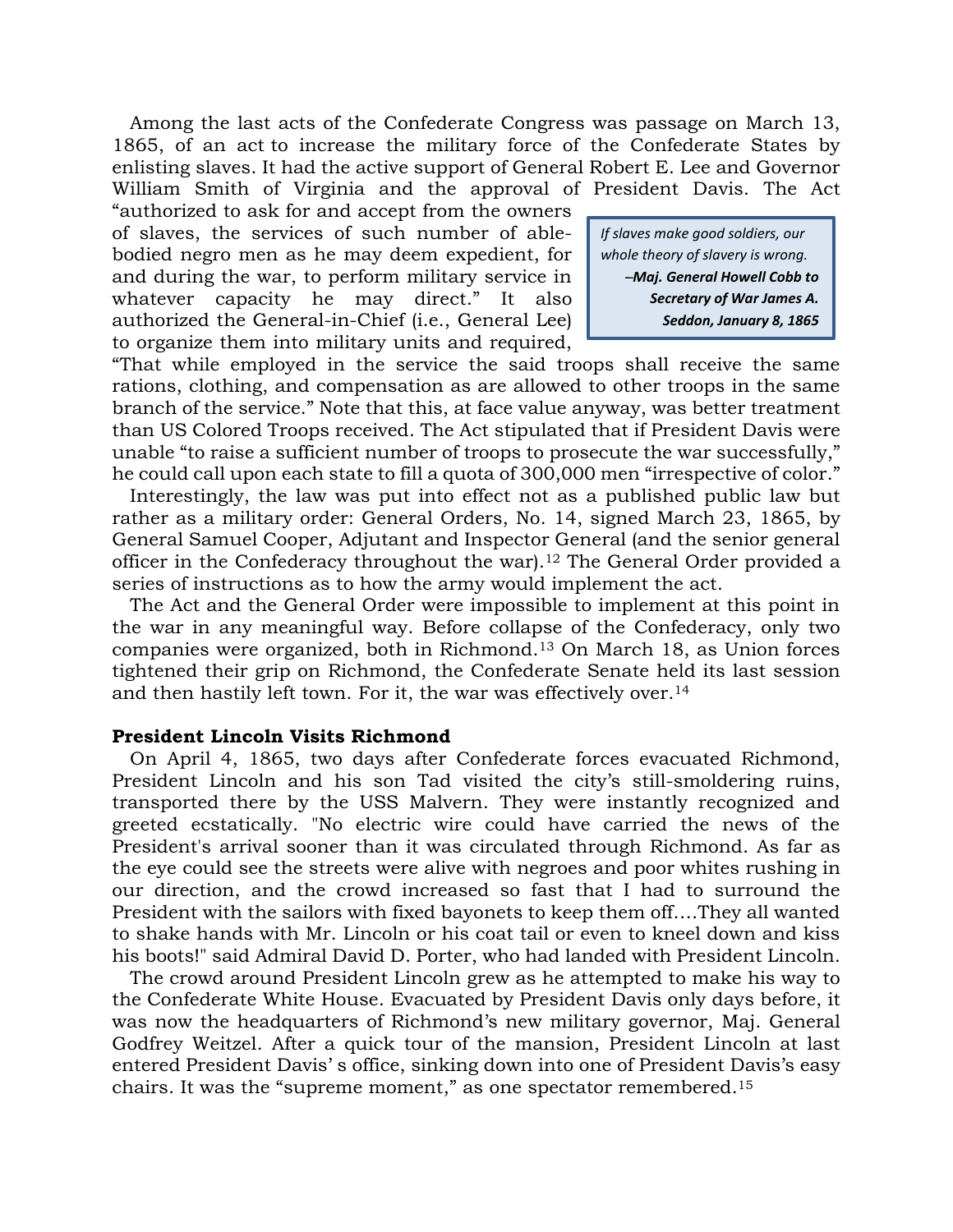After the meeting, a carriage was brought out, and President Lincoln and Tad rode through Richmond, touring the sites such as the State Capitol and Libby Prison. Finally, they reached Rocketts Landing on the north bank of the James River, where the USS Malvern had docked, and boarded the warship for the night. The next day, they departed Richmond, never to return.

 Reflecting on the heady events of the past few days, Admiral Porter said, "I should have preferred to see the President of the United States entering the subjugated stronghold of the rebels with an escort more befitting his high station, yet that would have looked as if he came as a conqueror to exult over a brave but fallen enemy. He came instead as a peacemaker, his hand extended to all who desired to take it."<sup>16</sup>

### **Altered Course**

#### **President Lincoln is Assassinated**

 The murder of President Lincoln — the first assassination of a US president was the culmination of a conspiracy that had been brewing for months in the minds of several individuals. The assassin, John Wilkes Booth, and his fellow conspirators hoped that the deaths of Lincoln and other Union leaders would aid the Confederacy in the war or, at the very least, avenge the Confederacy's losses. Booth also appears to have desired fame, believing that by killing the president he would become "immortal in history" (which he did in fact achieve).

 The group of conspirators included Booth, Mary E. J. Surratt, George A. Atzerodt, David E. Herold, Lewis T. Powell, John H. Surratt Jr., Dr. Samuel A. Mudd, Samuel B. Arnold, Michael O'Laughlen Jr., and Edman "Ned" Spangler. When Booth brought the conspirators together in late 1864, they planned at first not to kill President Lincoln but only to kidnap and hold him for ransom in order to demand the release of Confederate prisoners of war. They also hoped the kidnapping might buy the Confederacy valuable time to sue for peace in a conflict they were otherwise destined to lose.

 Booth's conspiracy included the murder a number of top members of the Lincoln Administration, including General Grant, who was expected to attend the play with the President and his wife, Mary Todd. Grant and his wife were not fond of the First Lady, however, and declined Lincoln's invitation to the play, saying they were visiting family in New Jersey. Had General Grant been there, he may have been assassinated as well, or (as he believed) might have foiled Booth's attempt, something he regretted later in life.<sup>17</sup>

 President Lincoln's death was a devastating event for the Union and an overwhelming shock to the nation as a whole. The timing of the event was itself unsettling, given that the Confederacy was all but over. The assassination followed Lee's surrender at the Appomattox Court House on April 9 but occurred before the official surrender of the Confederate government and the capture of President Davis. Many feared that President Lincoln's assassination would cause a resurgence in the conflict, and there was a widespread belief that Confederate agents had committed the attack as a desperate attempt to do just that. The immediate reaction of many in the North was to blame the Confederacy either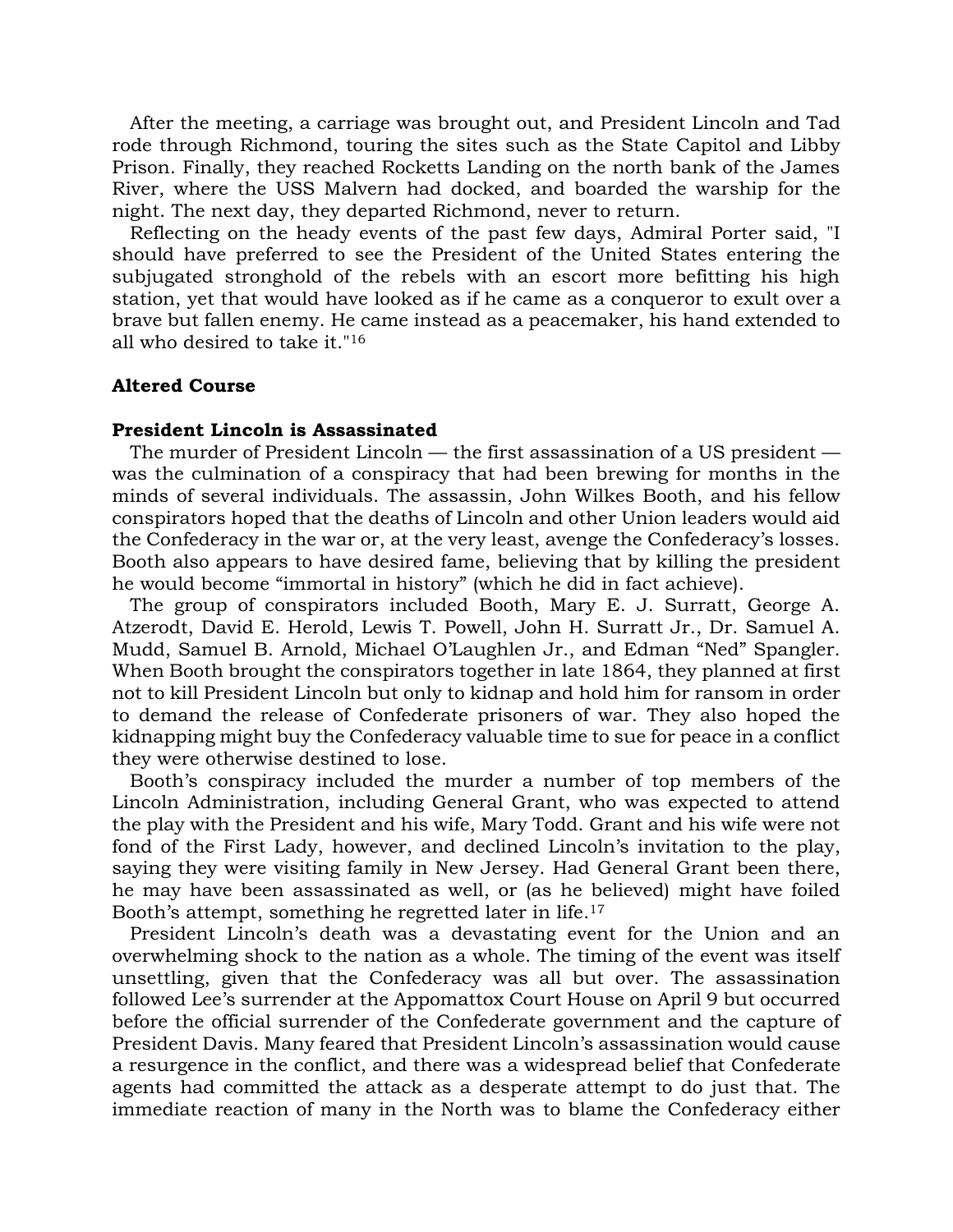for tacitly supporting the plot or for carrying it out directly. The hunt for and killing of Booth, the ultimate capture of his co-conspirators, and their eventual trial by a military commission brought some measure of clarity to the situation.

### **The Fall of the Confederate Government**

 Meanwhile, southwest of Richmond, the Confederate government was on the run. By 1865, it was apparent to most that the simple law of numbers had worked against the Confederacy for too long. And especially after the reelection of President Lincoln in November 1864, when it was made evident that the North was willing to stay the course. Arguably, the only chance the Confederacy had of ever winning was if the North had been willing to lose. The reelection of President Lincoln sent the signal that the North was not willing to lose.

 Jefferson Davis was a remarkable man, extremely intelligent. There was no one more dedicated to the Confederate cause in the entire South. He had begun the war as a champion of Southern rights, of localism, of states' rights, and an opponent of big government. It did not take long, however, to realize how impractical this notion of states' rights was, how impractical the idea of localism was when the nation was in crisis. Someone had to act fast and make decisions. Circumstances usually could not wait for eleven sovereign states to hold votes on whether they wanted to go along with something.

 As the war went on, President Davis became the ultimate Confederate nationalist. Indeed, much of the criticism against him was that he had usurped power, was tyrannical; that he was taking too much power to himself,

*The war...must go on till the last man of this generation falls in his tracks. And when he is gone, our sons must take up our arms and continue the fight... unless you acknowledge our right to selfgovernment. We are not fighting for slavery. We are fighting for Independence, and that, or extermination, we WILL have. ― Jefferson Davis* centralizing too much power in Richmond that rightfully belonged to the states. (This kind of argument is still with us today.) President Davis had reached a point where he had invested so much of himself in the Confederacy that it had become a part of him. He simply was incapable of wrapping his brain around the idea the Confederacy might lose, that it might be defeated, that it would not be independent. So, by early 1865, all he could think of was new ways to galvanize the will of the people around renewed effort to make one more sacrifice. President Davis was very hard on his cabinet. He

was a firm believer that if he wanted something done right, he must do it himself, and so almost all his cabinet secretaries during his presidency were reduced to being essentially little more than glorified clerks – the Secretary of War in particular. He had run through five Secretaries of War up to this point. No president in US history has ever had as many incumbents in one Cabinet office.

 President Davis had reached a point where he was no longer able to view the situation rationally. Into this situation came a completely different person.

 On February 6, President Davis brought in his sixth and last Secretary of War, but this was an altogether different man: Major General John C. Breckenridge of Kentucky. Interestingly, Kentucky had not even seceded. It was not a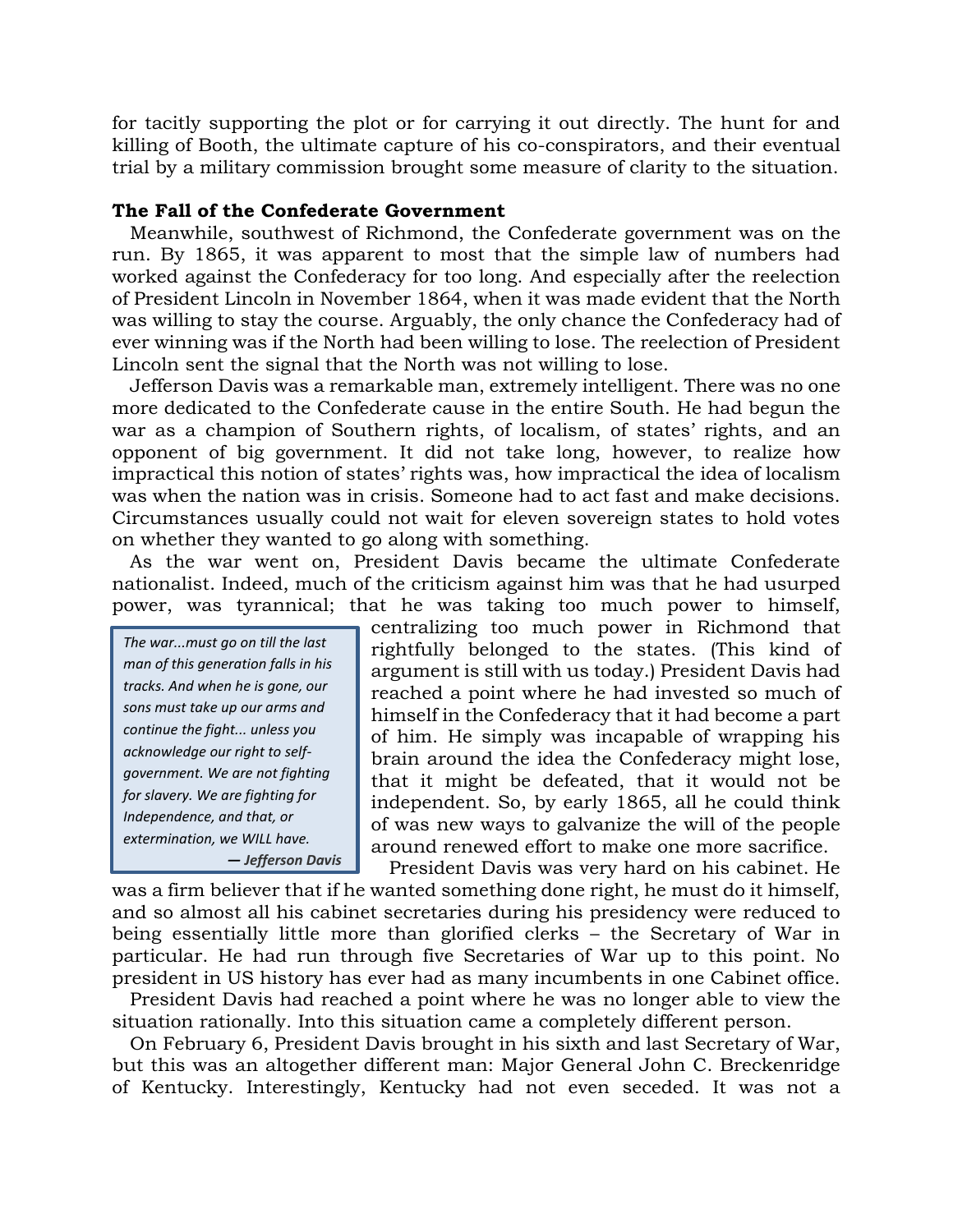Confederate state, but now the Secretary of War would be a Kentuckian. (Compare that with US Vice President Andrew Johnson being a Tennessean.)

 Breckinridge had enormous political, military, and popular prestige in the South before and during the war. He had been the Southern Democratic nominee for president, coming in second in the Electoral College behind Lincoln. He received some 800,000 votes in the South. By late 1864, he had served in every Confederate state except Arkansas. Moreover, he was on good terms with almost every senior Confederate commander (the exception being Braxton Bragg). President Davis could not treat him as a clerk.<sup>18</sup>

 Breckenridge disagreed with President Davis over the run-out strategy of the Confederacy. Breckenridge advocated seeking terms with the North while the South still had armies in the field. As outnumbered and beaten as they may be, they still constituted some level of threat. He hoped that by surrendering and ending the war and, thereby, saving the North (President Lincoln) the blood and treasure it would take to defeat remaining Confederate forces in detail, the Confederacy might still salvage something of its original goals. President Davis would have none of that. He wanted to continue the fight to the bitter end.

 Breckenridge began meeting with prominent members of the Confederate Congress to discuss introducing on the floor of the Senate resolutions calling on President Davis to open negotiations with the Union leading towards surrender. Of course, President Davis would want to veto any such resolutions, but if they could build a veto-proof majority in the Senate, he would have no choice.

 A key person involved in these meetings was General Lee. He had come to realize by this time that he represented the Confederacy for his soldiers in the Army of Northern Virginia as well as many people across the South. His army, what remained of it, by now was fighting more for him than for the Confederacy per se. He said as much to Breckenridge, that adding his voice to the call for President Davis to open negotiations would be seen as speaking not just for the Army of Northern Virginia but for all Confederate armies. Recall that as of February 6, he was General in Chief of all Confederate armies.

 It did not work out. Breckinridge tried another tack. He called on the heads of all the departments within the Bureau for their honest statement of the condition of their departments. He knew the responses would be nothing but woe and gloom and a tale of dissolution, chaos, and shortage. He added to these reports that from General Lee. He hoped the Senate would simply call for these reports to be made public, and that that would force President Davis to do something. In the end, Grant's spring campaigns began, and the fall of Richmond essentially broke up any further chances for this political maneuver.

 Breckinridge approached Governor Zeb Vance of North Carolina. When Richmond fell (Breckinridge had started preparing for the fall of Richmond the day after he took office as Secretary of War in February 1865, two months before it happened), Virginia would be untenable. He contacted Vance and told him North Carolina would be very important very soon and urged the governor to introduce to the state legislature a call for a convention between the states for President Davis to approach the North about surrender.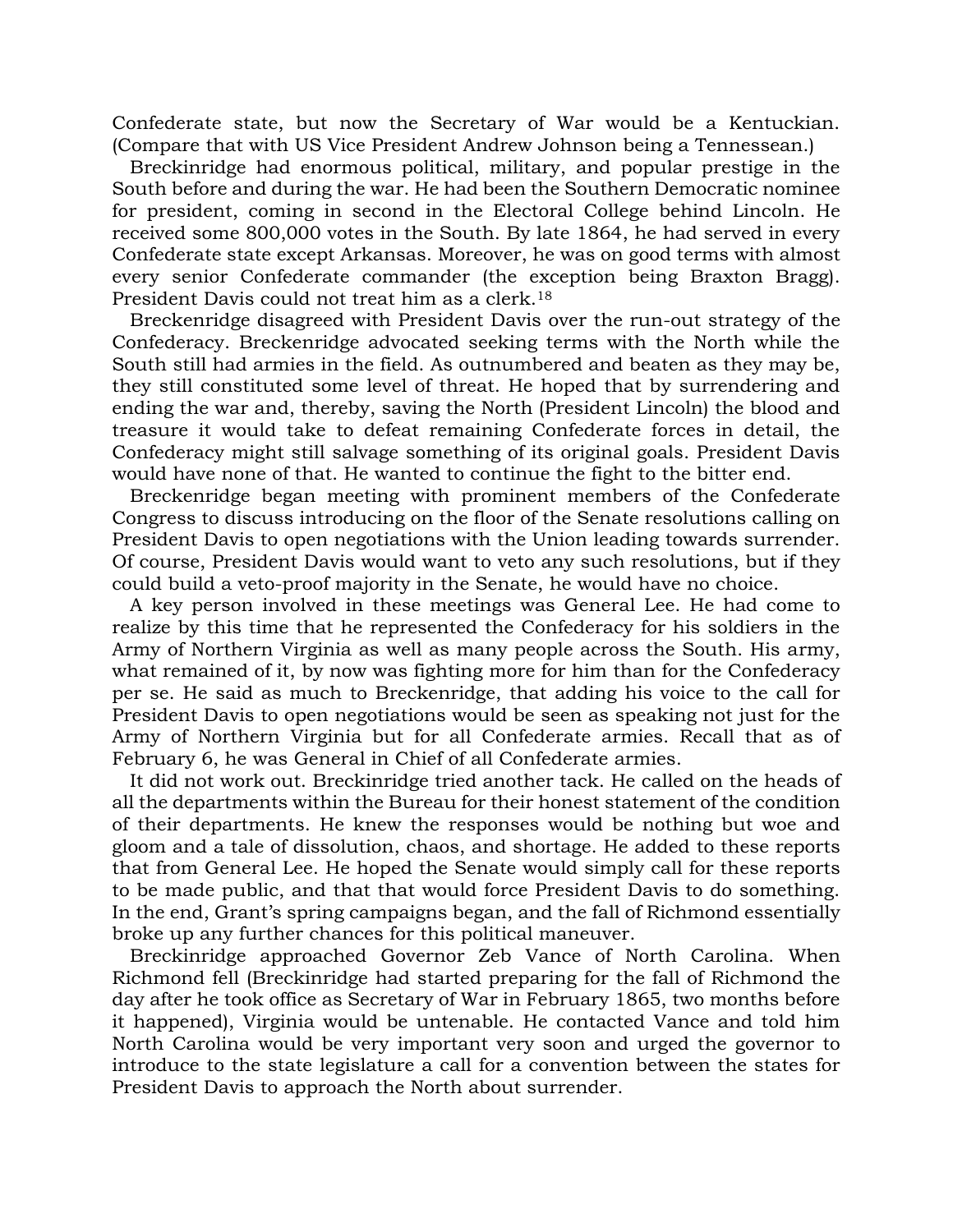Again, his efforts were overtaken by events. Richmond fell on April 2. Breckinridge organized the evacuation from Richmond of the Confederate government. The Confederacy became a government in wagons and on horseback.

 Breckinridge left behind his Assistant Secretary of War, Johnny Campbell, with instructions to meet with President Lincoln if he could and try to present Breckenridge's plan for reconstruction. The South would surrender as a nation and—

- 1. The Confederate armies would not surrender but would disband. There was an important distinction between the two. *Surrender* meant the troops would turn over their weapons, and the units would disperse and go home. *Disbanding* meant they would keep their weapons and would go home as organized units. The interior of the South was suffering almost complete civil breakdown by this time, and there was no one to impose order. Breckinridge's idea was that if military units were sent home intact, with their small arms, they could immediately become civil police, impose order, and thereby make the transition back into the Union that much easier.
- 2. There would be no trials, no prosecutions for treason (except presumably for President Davis and the high functionaries of the government), and no mass confiscations of property.
- 3. Most important, the North would recognize the existing state governments of the constituent Confederate states. The governors and the state legislatures would continue to hold their offices. This, in Breckinridge's mind, would lead to a smooth continuity in the process of transitioning from Confederate states back into the United States. It would keep acrimony to a minimum and to try to ease as much as possible what was going to be a very difficult problem in any case of reconstructing the Union.

 Campbell managed to meet with President Lincoln when he visited Richmond and proposed this. According to Campbell, President Lincoln seemed favorably disposed. It never came to fruition, however. The assassination was but a few days away.

 With the fall of Richmond, President Davis and what was left of his cabinet fled, first to Danville, Virginia (April 3-10, 1865), then on to Greensboro, North Carolina (April 14-15, 1865), and Charlotte, North Carolina (April 19-26, 1865). In each of them, they went through the motions of conducting business, but they had effectively lost contact with most of what was left of the Confederacy. Nonetheless, President Davis, being who he was, wanted to keep fighting, but they were on the run, eventually to be captured.

 After Appomattox, General Joseph Johnston requested permission to meet with Union Major General William T. Sherman to discuss terms of surrender of Johnston's Army of the Tennessee near Durham, North Carolina. Johnston, like Lee and Breckinridge, realized it was over.

 President Davis agreed. He did not expect anything would come of it, but it would buy time for him to try to rally support to continue the fight. Johnston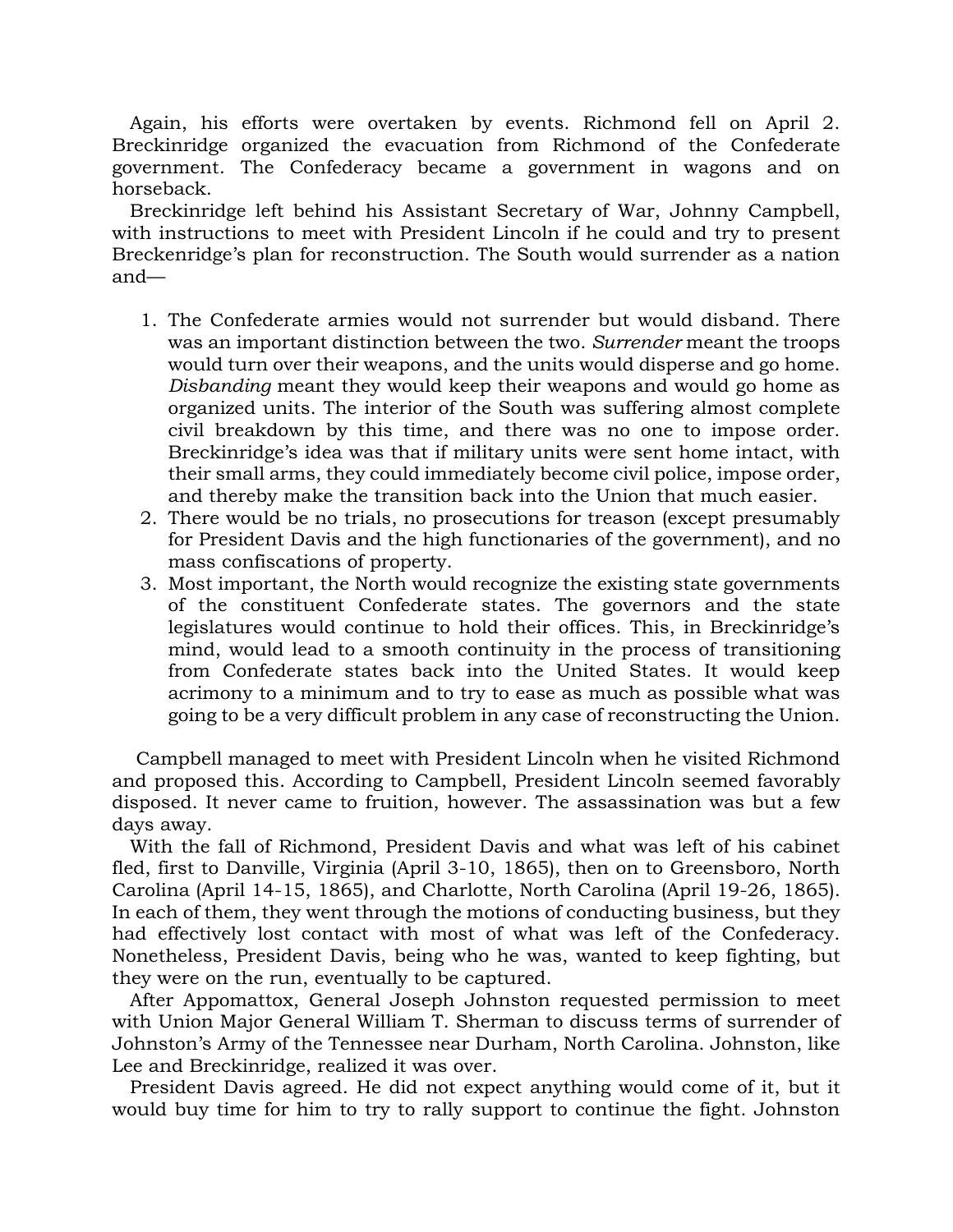asked Breckenridge to accompany him to the negotiations, and very quickly it turned into something altogether different. Johnston and Breckinridge opened negotiations *not for the surrender of Johnston's army but for the surrender of all remaining Confederate armies*. Only President Davis had the authority to do this, but in the discussions with Sherman, Breckenridge assured him that he would take the authority, the responsibility, himself. It was a usurpation of presidential power, but if such a surrender was negotiated, there was little President Davis could do about it. He had lost control of events.<sup>19</sup>

 It eventuated that the agreement with Sherman included everything Breckenridge had wanted – recognition of existing state governments, disbanding of the armies, taking their weapons with them, going home as units, no mass confiscation. This went far beyond military issues; it was setting civil policy for reconstruction. Interestingly, even though Breckenridge privately admitted, as did Johnston, that slavery was almost surely dead, nowhere in their agreement with Sherman was any mention either of the Emancipation Proclamation or the recently passed 13th Amendment abolishing slavery. 20

 Of course, President Lincoln rejected Sherman's peace agreement. Sherman only had authority to negotiate the surrender of Johnston's army.

 President Davis continued his flight. Unable to countenance defeat and losing what in retrospect would seem to be all sense of reality, he hoped to turn westward and link up with whatever Confederate field forces he could find and continue the resistance – if not in the Deep South, then in Texas or New Mexico, even in Mexico itself if that is what it took. Along the way his party grew smaller as cabinet members and others dropped off. These men were aware they were under indictment in Washington for treason or expected to be. (Breckenridge was under indictment in his home state of Kentucky as well as the District of Columbia.)

 Finally, on May 10, they reached Irwinville in south-central Georgia. There, what remained of the party (including his wife, Varina) was surrounded, surprised, and captured. One can truly say that was *the night the lights went out in Georgia* – and in the rest of the Confederacy.

### **\* \* \* \* \***

 With President Lincoln's death, the arc of reunion changed. There has been and continues to be much speculation as to how Reconstruction might have progressed had President Lincoln completed his second term. The reality, though, is that it was not to be. Vice President Johnson served out that term with different ideas but always in President Lincoln's shadow.

 But the war, while coming to a close, was not over quite yet. The pedestrian view is that the Civil War ended when Lee surrendered to Grant at Appomattox Courthouse in Virginia. That was not the end of the war  $-$  in fact, it was not even the end of combat — but it was an overarching finale in the war. Combat continued for a few more months, and President Davis continued his desperate attempt to avoid capture and continue the fight, but most on both sides realized the South's bid for independence died when Generals Grant and Lee came to agreement in Wilmer McLean's parlor in his house at Appomattox. 21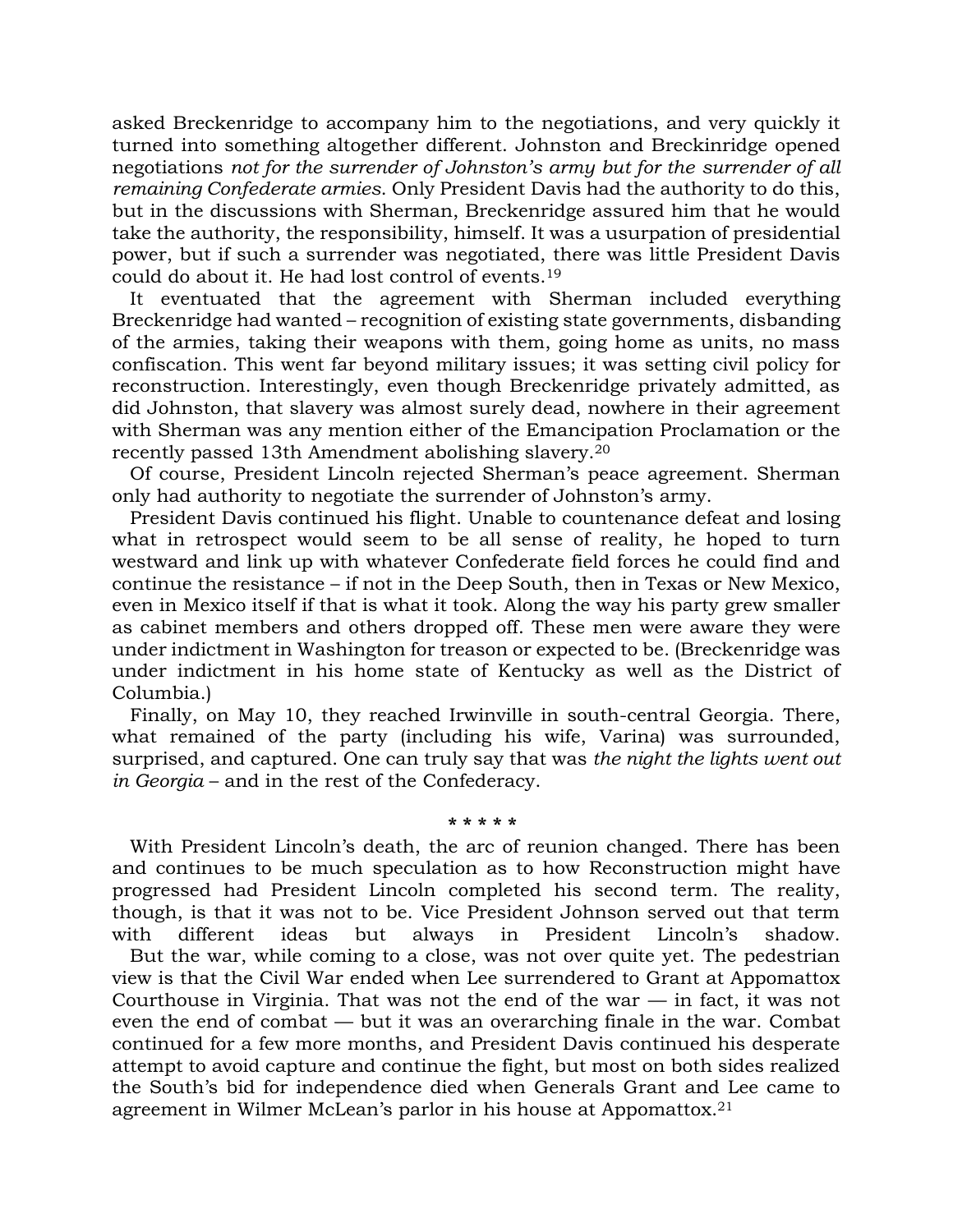The collapse of the Confederacy marked the war's end but did not end the conflict, though. It just changed venues, moving from the military battlefield back to the political. The trauma of Reconstruction was upon the nation.

## *Notes*

*<sup>1</sup>Full transcript available at [State of the Union Address: Abraham Lincoln \(December 6, 1864\)](https://www.infoplease.com/primary-sources/government/presidential-speeches/state-union-address-abraham-lincoln-december-6-1864)  [\(infoplease.com\).](https://www.infoplease.com/primary-sources/government/presidential-speeches/state-union-address-abraham-lincoln-december-6-1864)*

*<sup>2</sup>At 135 words, President George Washington's Second Inaugural address is the shortest.*

*<sup>3</sup> For a full transcript, see Our Documents - [Transcript of President Abraham Lincoln's Second](https://www.ourdocuments.gov/doc.php?flash=false&doc=38&page=transcript)  [Inaugural Address \(1865\)](https://www.ourdocuments.gov/doc.php?flash=false&doc=38&page=transcript)*

*<sup>4</sup>Lincoln's Second Inaugural, presentation by Edward Achorn, November 14, 2020, C-SPAN American History TV. [Abraham Lincoln's Second Inauguration | C-SPAN.org](https://www.c-span.org/video/?507718-3/abraham-lincolns-inauguration)*

*<sup>5</sup> [An Interview with Historian Gary Gallagher | American Battlefield Trust \(battlefields.org\)](https://www.battlefields.org/learn/articles/interview-historian-gary-gallagher)*

*<sup>6</sup>"What Lincoln Said in His Final Speech", Sarah Pruitt, [What Lincoln Said in His Final Speech -](https://www.history.com/news/what-lincoln-said-in-his-final-speech) [HISTORY](https://www.history.com/news/what-lincoln-said-in-his-final-speech)*

*<sup>7</sup>For a breakout of changes by state and party, see [1864 and 1865 United States House of](https://en.wikipedia.org/wiki/1864_and_1865_United_States_House_of_Representatives_elections)  [Representatives elections -](https://en.wikipedia.org/wiki/1864_and_1865_United_States_House_of_Representatives_elections) Wikipedia.*

*<sup>8</sup> [U.S. Senate: Freedmen's Bureau Acts of 1865 and 1866](https://www.senate.gov/artandhistory/history/common/generic/FreedmensBureau.htm)*

*<sup>9</sup>"The Employment of Negroes as Soldiers in the Confederate Army," Charles H. Wesley; The Journal of Negro History, Vol. IV, No. 3, July 1919; 243.* 

*<sup>10</sup>Cooper, William J. Jr., Jefferson Davis, American; New York: Alfred A.Knopf, 2000; 500.*

*<sup>11</sup>it was not inevitable that the Civil War would end as it did, or for that matter, that it would end at all well. There were many in the South, for example, disposed to continue the conflict with guerrilla warfare and bleed the North. General Lee, to his everlasting credit, quashed this notion within his Army of North Virginia as he and his staff and commanders contemplated surrender at Appomattox in April 1865, as did others such as Lt. General Nathan Bedford Forrest with his men when they surrendered in Alabama in May. Jay Winik, April 1865: The Month that Saved America; New York: HarperCollins Publishers, 2001; 145-166; and John R. Scales, The Battles and Campaigns of Confederate General Nathan Bedford Forrest 1861-1865; El Dorado Hills, 2017; 445.*

*<sup>12</sup>For the full text of the Act and the General Order, see [Confederate Law authorizing the enlistment](http://www.freedmen.umd.edu/csenlist.htm)  [of black soldiers, March 13, 1865, as promulgated in a military order \(umd.edu\)](http://www.freedmen.umd.edu/csenlist.htm)*

*<sup>13</sup>Davis, 519.*

*<sup>14</sup> [U.S. Senate: Creating a Confederate Senate](https://www.senate.gov/artandhistory/history/minute/Creating_a_new_Senate.htm)*

*<sup>15</sup>[Lincoln's Triumphant Visit to Richmond -](https://opinionator.blogs.nytimes.com/2015/04/07/lincolns-triumphant-visit-to-richmond/) The New York Times (nytimes.com)*

*<sup>16</sup>Lincoln's Visit to Richmond - [Richmond National Battlefield Park \(U.S. National Park Service\)](https://www.nps.gov/rich/learn/historyculture/lincvisit.htm)  [\(nps.gov\)](https://www.nps.gov/rich/learn/historyculture/lincvisit.htm)*

*<sup>17</sup>Ulysses S. Grant, Personal Memoirs of U. S. Grant, Vol. II; New York: Charles L. Webster & Company, 1886; 508-510. See also, H. W. Brands, The Man Who Saved the Union: Ulysses Grant in War and Peace; New York: Doubleday, 2012; 374-375; and [Abraham Lincoln's assassination: 5](https://www.cbsnews.com/media/abraham-lincoln-assassination-5-facts-you-may-not-know/)  [facts you may not know -](https://www.cbsnews.com/media/abraham-lincoln-assassination-5-facts-you-may-not-know/) CBS News.*

*<sup>18</sup>Most of this discussion of Breckenridge's role is drawn from "An Honorable Defeat: The Last Days of the Confederate Government," presentation by William C. "Jack" Davis, July 2, 2001, C-SPAN American History TV. [\[An Honorable Defeat: The Last Days of](https://www.c-span.org/video/?165276-1/an-honorable-defeat-days-confederate-government) the Confederate Government] [| C-SPAN.org](https://www.c-span.org/video/?165276-1/an-honorable-defeat-days-confederate-government)*